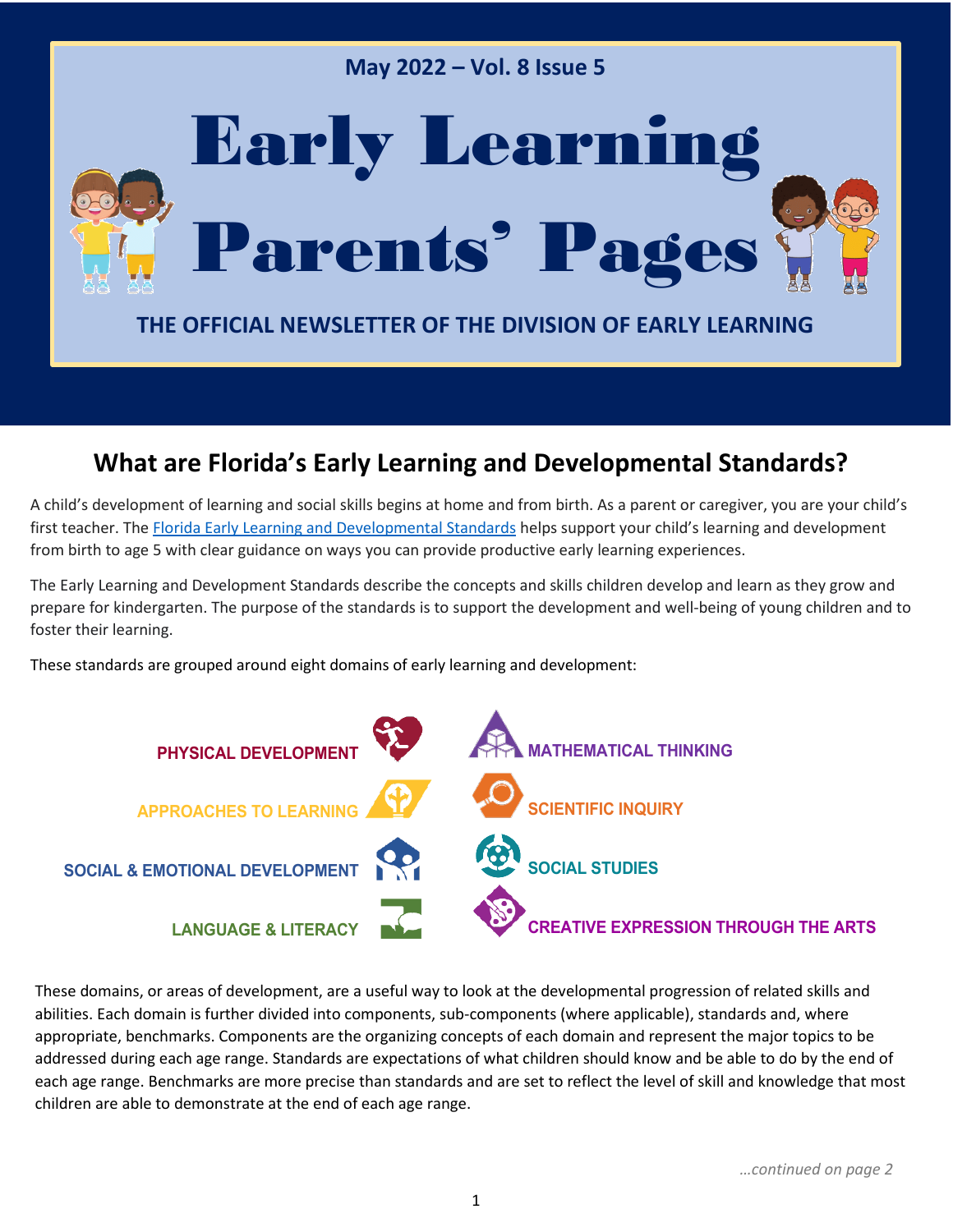Standards and benchmarks assist teachers in planning instruction and discussing expectations and growth with families. It is important to remember that all children develop differently and at different times and that children can demonstrate their knowledge and capabilities in many ways. Standards are not a checklist of items a child must be able to do at each age and stage of development but are a guide to opportunities for exploring and discovering throughout the first five years. Significant delays or interruptions in the sequence of development are signals for further assessment and evaluation. Children with special needs will reflect the achievement of these standards in ways that are unique to their strengths and challenges.

The Division of Early Learning encourages families to use the Florida Early Learning and Developmental Standards to support and enrich the development of their children. Young children learn from daily routines and planned and unplanned activities. They also learn from adults and other children. This learning is enhanced when adults actively guide and expand young children's play through exploration, encouragement, imitation and repetition. By providing an environment of purposeful early experiences, families are preparing their children for later success in school and in life.



## **Teacher Appreciation!**

Teacher Appreciation Week is May 2 – 6. The Division of Early Learning is saying "thank you" to the extraordinary early learning educators who provide care for Florida's young learners. Celebrating this special week with your child is a way to recognize their teacher(s) and to make sure every educator knows how much you appreciate them. Celebrate the early learning educators in your child's life by creating a High Five Card with your child.

Instructions for creating a fun High Five Card:

Help your child choose any color of washable paint, paper, paintbrush, crayons or markers, and paper towels.

- Assist your child with pouring paint on a sheet of paper.
- Brush the paint on the paper with the paintbrush.
- Assist your child with placing their hand in the paint. Make sure each finger has paint on them.
- Stamp your child's painted hand on the paper and let the paper dry.
- Make sure your child washes their hands.
- Decorate the paper once it dries and fold it into a card.
- Talk to your child and ask, "What did you write on the card?" and "Who is this card for?"



#### **CREATIVE EXPRESSION THROUGH THE ARTS**

The Early Learning Developmental Standards provide standards-based activities you can complete with your child to support their understanding of art appreciation. The sample teacher appreciation card shared above relates to Creative Expression Through the Arts, that you can do with your 3- to 4-year-old. When your child participates with you during the activity, they can express opinions and feelings about their own art form as well as a variety of artistic expressions of others. Creative Expression Through the Arts provides children with opportunities to express ideas and feelings, use words, manipulate tools and media, and solve problems. Through art, a child can learn to express what they know and pursue their own interests and abilities to appreciate the contributions of others. You can access more activities based on your child's age at [the](http://flbt5.floridaearlylearning.com/) [Florida's Early Learning and Developmental Standards](http://flbt5.floridaearlylearning.com/) webpage.

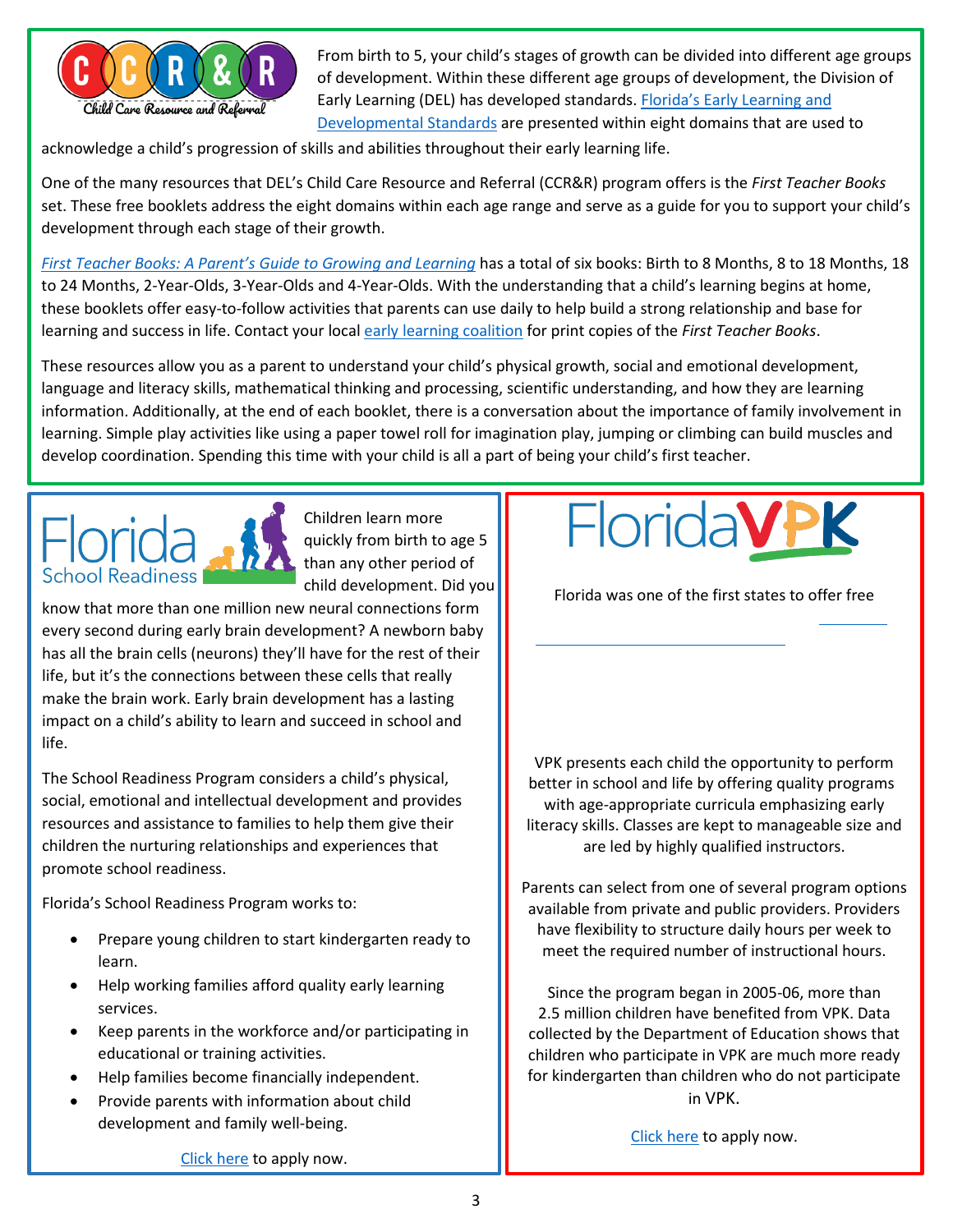## Invest By 5 - Why Early Learning Matters

By Erica Turchin

Manager, Marketing & Resource Development – Early Learning Coalition of Hillsborough County

We send our children to kindergarten with no questions asked. We have hopes and dreams for our children and trust their teachers to help shape their little growing minds with the hope that our baby will walk down the aisle to get their diploma at 18. We invest so much in our children from kindergarten through 12th grade and encourage those extracurricular activities, but what about all those years before they turn 5?

Surprisingly, the most important years of your child's life starts at birth till they reach age five. Ninety percent of a child's brain is fully developed in this short amount of time.

Why is early learning so important? Early learning sets the foundation for a child to have a successful future. It's like building a new home with a strong foundation. It will stand strong over the years and include fond memories. A home built on a poor foundation can be fixed but it takes more time, money and extra assistance to correct. Getting involved in your child's early learning experiences also helps in the way your child copes with different life experiences and builds relationships with the people around them.

Supporting early learning isn't as complicated as it may seem. You are probably doing much of it without even knowing it. Literacy is important and can be shared when bonding over bedtime stories. Those tiny ears and eyes are never too young to hear and see robust words, or the words from the magazine article you may be reading. Early learning activities don't have to be costly. They can be as simple as visiting the local library for story time. Taking your child to the park to walk the nature trail is not only relaxing and a breath of fresh air but it's also a great way to discover the sights, sounds and textures outside. Bringing children to a community event is another great way to practice early learning, as it can become a cultural experience where they can learn about and see new people. Your child is never too young to experience life and the positive experiences shared during family activities.

As parents and caregivers, sometimes we don't always feel like we are doing our best at being creative in teaching our child. This is when it's a great idea to reach out to a child care center, with age-appropriate curriculum, to foster early learning. Enrolling children in child care gives them the opportunity to build relationships and trust in a caregiver other than a family member, learn with children of similar ages and discover the world through play. Centers are staffed with trained teachers and directors to ensure your child is receiving the best education for their growing mind.

Start your child off with a strong foundation! Early learning coalitions are an extended support to you and your child, from the moment they are born, as you prepare them for kindergarten.

# **Congratulations 2022 VPK Graduates**

The Division of Early Learning congratulates all 2022 VPK graduates! Your child is now ready and on their way to kindergarten. You can find resources to support your child's learning during the summer on the DEL [Summer Learning](http://www.floridaearlylearning.com/parents/family-resources/summer-learning) page and as they transition to kindergarten on the [DEL Florida Transition to Kindergarten page.](http://www.floridaearlylearning.com/vpk/transition-to-kindergarten)

How do you plan to celebrate your new VPK graduate? Share a photo or story on the DEL [Facebook](https://www.facebook.com/floridaearlylearning/) o[r Instagram](https://www.instagram.com/accounts/login/?next=/flearlylearning/) using #VPKGraduation2022.



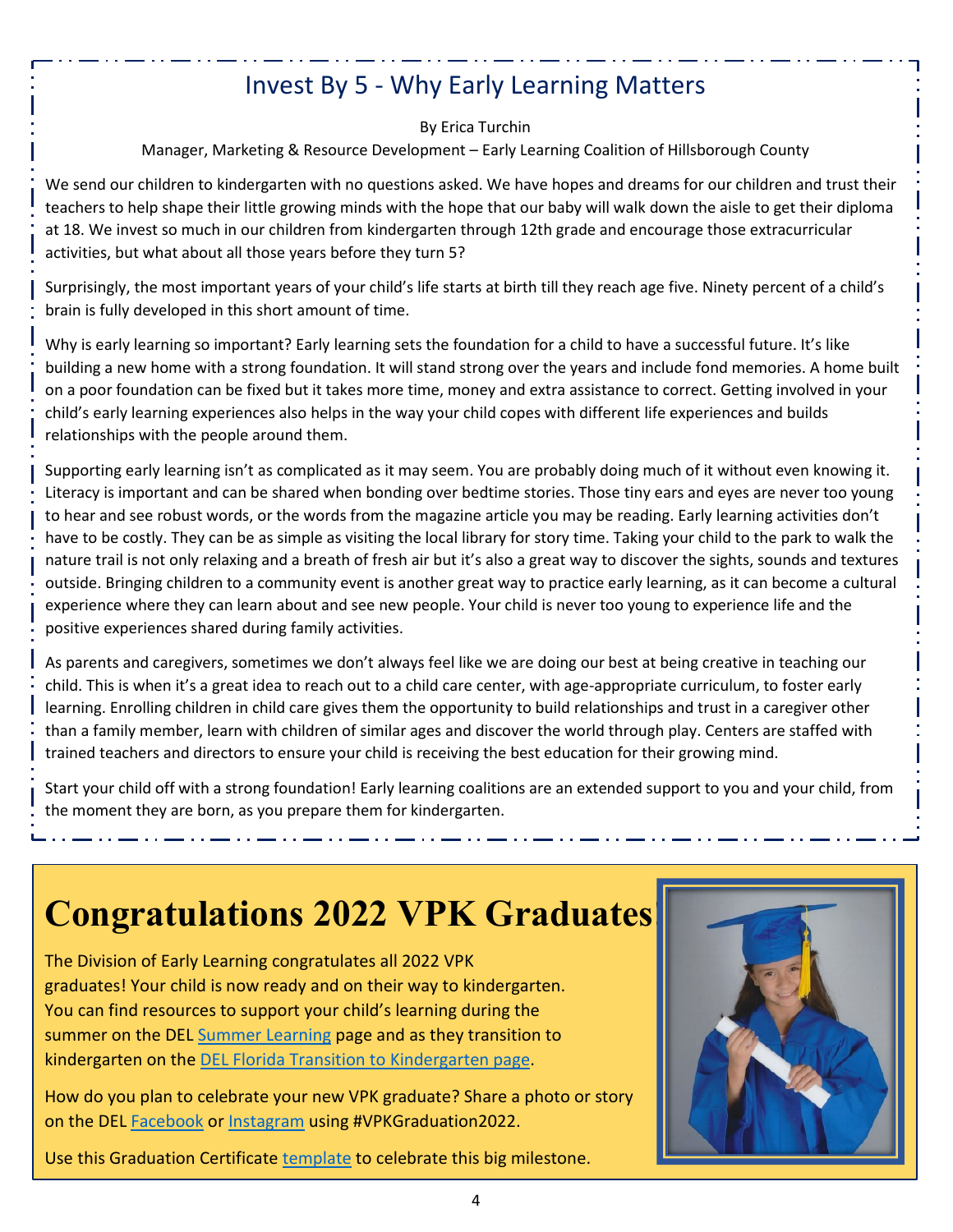

Summer fun is right around the corner! When temperatures get warmer your child will want to play and splash in the water outside. Water safety is an important skill at any age to assist a child's behavior in and around the water. Bathroom water safety is important too. Never allow your child to go near or in the water alone and always have a water watcher with your child to observe them closely, no matter their swimming level.

Before you head out to the pool, beach or any body of water, talk to your child about staying safe while having fun.

#### **Tips for keeping your child safe in and around water:**

- Register your child for swimming lessons. The **American Red Cross can help you** locate a swimming class near you.
- Ensure your child is wearing properly fitting safety devices, such as a U.S. Coast Guard approved lifejacket when on a boat, raft or inner tube.
- Call 911 during emergencies.
- Use toilet locks to prevent the drowning of toddlers.
- Never leave young children unsupervised in the bathroom or the bathtub.



Teaching children water safety is a key part of reducing child drownings. [The Ounce of Prevention Fund of Florida](https://www.ounce.org/water_safety.html) reminds us that children can drown in less than two inches of water. Typically, drownings happen when the supervising adult is distracted. Adult supervision is the most effective prevention strategy. Limit distractions around water by staying off your phone and actively watching your child. If you have a pool, spa or other body of water nearby, ensure you have barriers in place. It is also important for parents and caregivers to be prepared:

- Learn [CPR.](https://kidshealth.org/en/parents/cpr.html)
- Make a [first-aid](https://kidshealth.org/en/parents/firstaid-kit.html) kit and keep emergency instructions inside.
- Keep emergency numbers nearby in case you need them:
	- 1. Poison Control number (1-800-222-1222).
	- 2. Your child's doctor or pediatrician.
	- 3. The child's parents' work numbers and other contact information, if child is left with another caregiver.

## **SCIENTIFIC INQUIRY**

The Florida Early Learning and Developmental Standards provide activities you can do with your child to support their understanding of water, such as an Earth Space Science activity you can do with your 8- to 18-month-old. During bath time, your infant or toddler can explore water using plastic cups or containers in the bathtub.

Scientific Inquiry addresses a child's exploration of the world around them. Children are natural investigators and their level of understanding deepens over time with varied experiences. Exploration and discovery are ways that young children learn about their world by first using their senses and reflexes. You can find more activities based on your child's age at [Florida Early Learning and Developmental Standards.](http://flbt5.floridaearlylearning.com/)